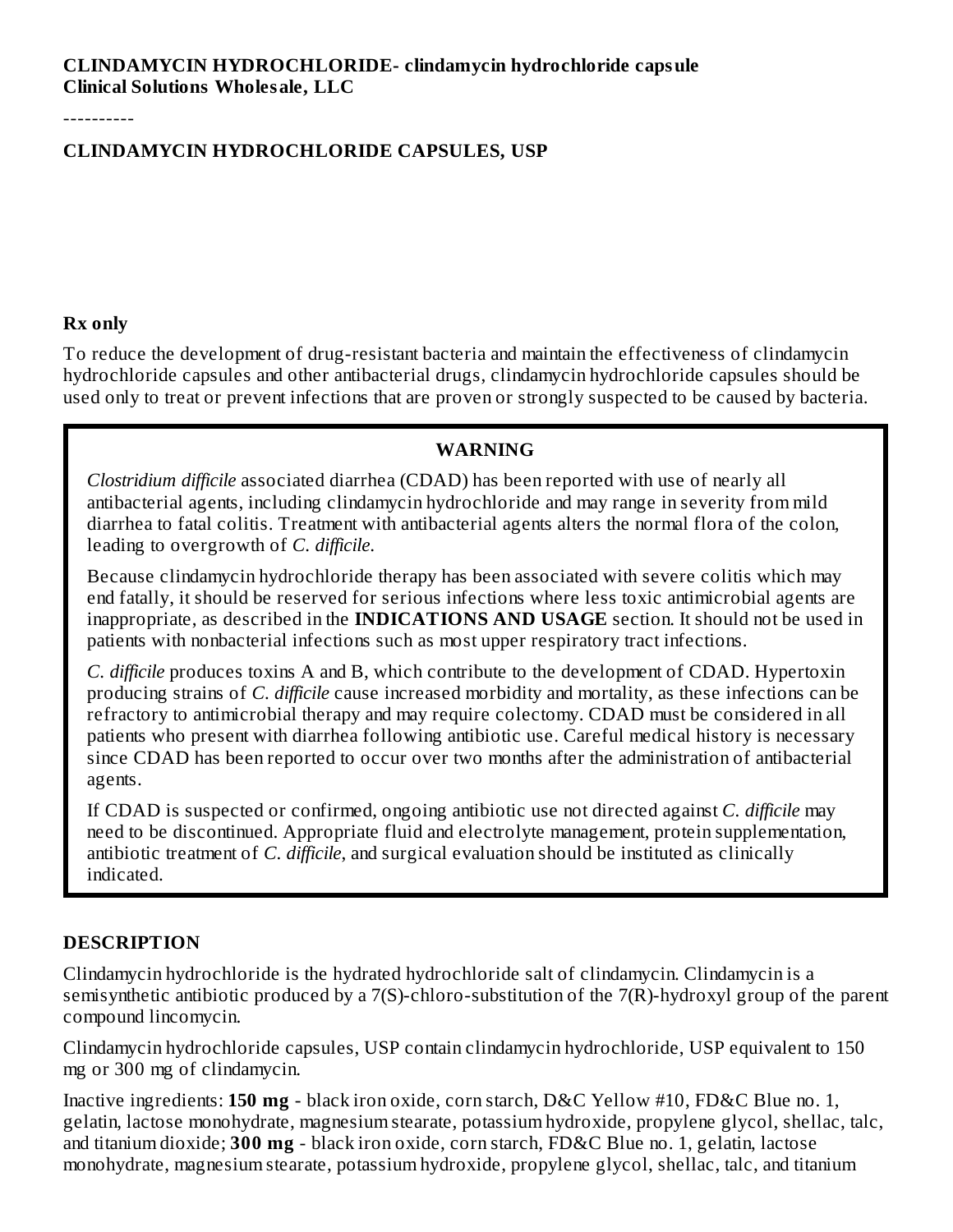dioxide.

The structural formula is represented below:



1. C  $_{18}$ H  $_{33}$ ClN  $_{2}$ O  $_{5}$ S•HCl M.W. 461.45

The chemical name for clindamycin hydrochloride is Methyl 7-chloro-6, 7, 8-trideoxy-6-(1-methyl*trans*-4-propyl-L-2-pyrrolidinecarboxamido)-1-thio-L- *threo*-α-D- *galacto*-octopyranoside monohydrochloride.

## **CLINICAL PHARMACOLOGY**

### **Human Pharmacology**

### **Absorption**

Pharmacokinetic studies with a 150 mg oral dose of clindamycin hydrochloride in 24 normal adult volunteers showed that clindamycin was rapidly absorbed after oral administration. An average peak serum concentration of 2.50 mcg/mL was reached in 45 minutes; serum concentration averaged 1.51 mcg/mL at 3 hours and 0.70 mcg/mL at 6 hours. Absorption of an oral dose is virtually complete (90%), and the concomitant administration of food does not appreciably modify the serum concentrations; serum concentrations have been uniform and predictable from person to person and dose to dose. Pharmacokinetic studies following multiple doses of clindamycin hydrochloride for up to 14 days show no evidence of accumulation or altered metabolism of drug. Doses of up to 2 grams of clindamycin per day for 14 days have been well tolerated by healthy volunteers, except that the incidence of gastrointestinal side effects is greater with the higher doses.

### **Distribution**

Concentrations of clindamycin in the serum increased linearly with increased dose. Serum concentrations exceed the MIC (minimum inhibitory concentration) for most indicated organisms for at least six hours following administration of the usually recommended doses. Clindamycin is widely distributed in body fluids and tissues (including bones). No significant concentrations of clindamycin are attained in the cerebrospinal fluid, even in the presence of inflamed meninges.

#### **Metabolism**

*In vitro* studies in human liver and intestinal microsomes indicated that clindamycin is predominantly metabolized by Cytochrome P450 3A4 (CYP3A4), with minor contribution from CYP3A5, to form clindamycin sulfoxide and a minor metabolite, N-desmethylclindamycin.

#### **Excretion**

The average biological half-life is 2.4 hours. Approximately 10% of the bioactivity is excreted in the urine and 3.6% in the feces; the remainder is excreted as bioinactive metabolites.

### **Specific Populations**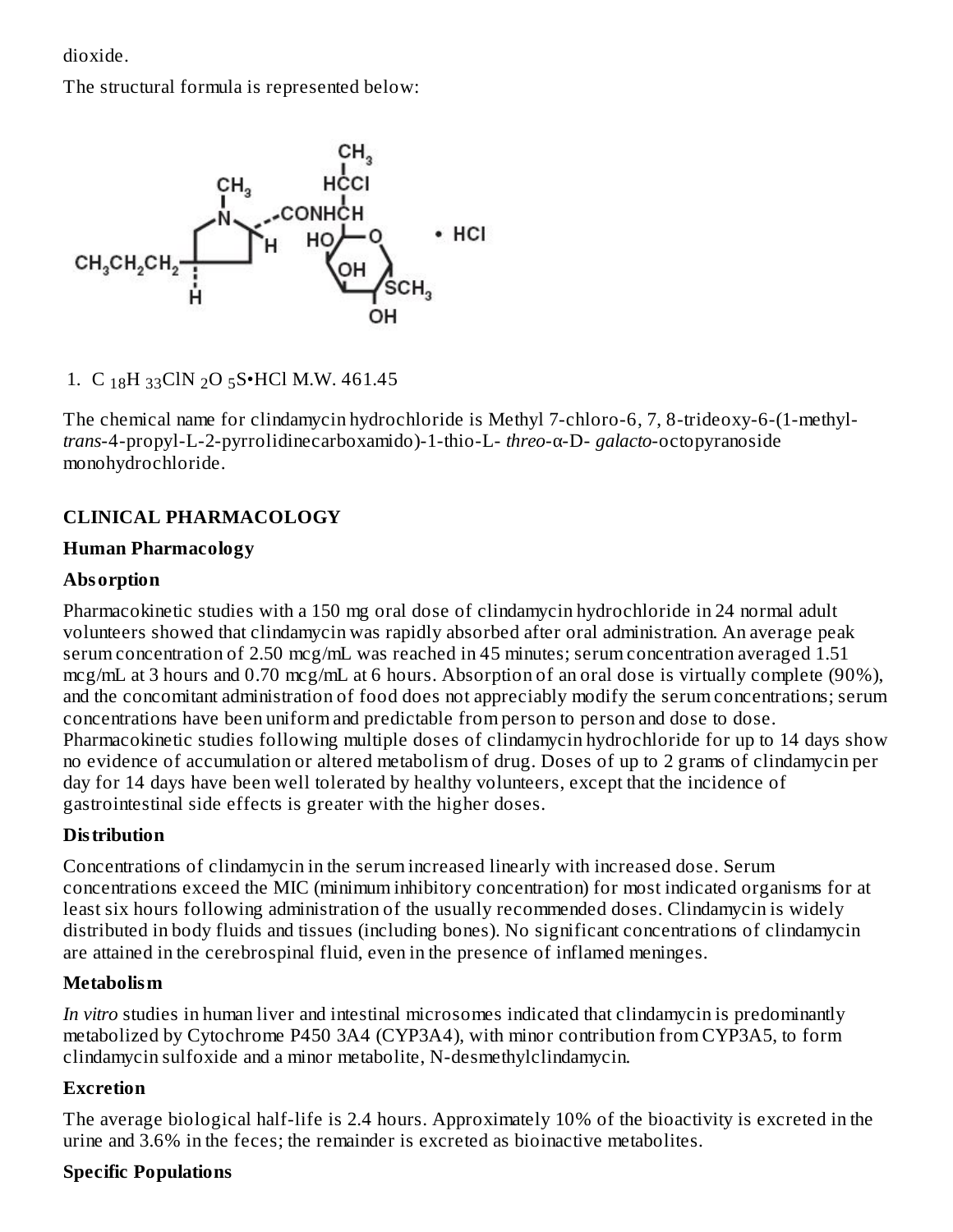### *Patients with Renal Impairment*

Serum half-life of clindamycin is increased slightly in patients with markedly reduced renal function. Hemodialysis and peritoneal dialysis are not effective in removing clindamycin from the serum.

### *Elderly Patients*

Pharmacokinetic studies in elderly volunteers (61 to 79 years) and younger adults (18 to 39 years) indicate that age alone does not alter clindamycin pharmacokinetics (clearance, elimination half-life, volume of distribution, and area under the serum concentration-time curve) after IV administration of clindamycin phosphate. After oral administration of clindamycin hydrochloride, the average elimination half-life is increased to approximately 4 hours (range 3.4 to 5.1 h) in the elderly compared to 3.2 hours (range 2.1 to 4.2 h) in younger adults. The extent of absorption, however, is not different between age groups and no dosage alteration is necessary for the elderly with normal hepatic function and normal (age-adjusted) renal function  $1$ .

### **Microbiology**

### Mechanism of Action

Clindamycin inhibits bacterial protein synthesis by binding to the 23S RNA of the 50S subunit of the ribosome. Clindamycin is bacteriostatic.

### Resistance

Resistance to clindamycin is most often caused by modification of specific bases of the 23S ribosomal RNA. Cross-resistance between clindamycin and lincomycin is complete. Because the binding sites for these antibacterial drugs overlap, cross-resistance is sometimes observed among lincosamides, macrolides and streptogramin B. Macrolide-inducible resistance to clindamycin occurs in some isolates of macrolide-resistant bacteria. Macrolide-resistant isolates of staphylococci and beta-hemolytic streptococci should be screened for induction of clindamycin resistance using the D-zone test.

### Antimicrobial Activity

Clindamycin has been shown to be active against most of the isolates of the following microorganisms, both *in vitro* and in clinical infections *[see Indications and Usage (1)]*:

#### **Gram-positive bacteria**

- *Staphylococcus aureus* (methicillin-susceptible strains)
- *Streptococcus pneumoniae* (penicillin-susceptible strains)
- *Streptococcus pyogenes*
- *Anaerobic bacteria*
- *Clostridium perfringens*
- *Fusobacterium necrophorum*
- *Fusobacterium nucleatum*
- *Peptostreptococcus anaerobius*
- *Prevotella melaninogenica*

The following *in vitro* data are available, but their clinical significance is unknown. At least 90% of the following bacteria exhibit an *in vitro* minimum inhibitory concentration (MIC) less than or equal to the susceptible breakpoint for clindamycin against isolates of a similar genus or organism group. However, the efficacy of clindamycin in treating clinical infections due to these bacteria has not been established in adequate and well-controlled clinical trials.

#### **Gram-positive bacteria**

- *Staphylococcus epidermidis* (methicillin-susceptible strains)
- *Streptococcus agalactiae*
- *Streptococcus anginosus*
- *Streptococcus mitis*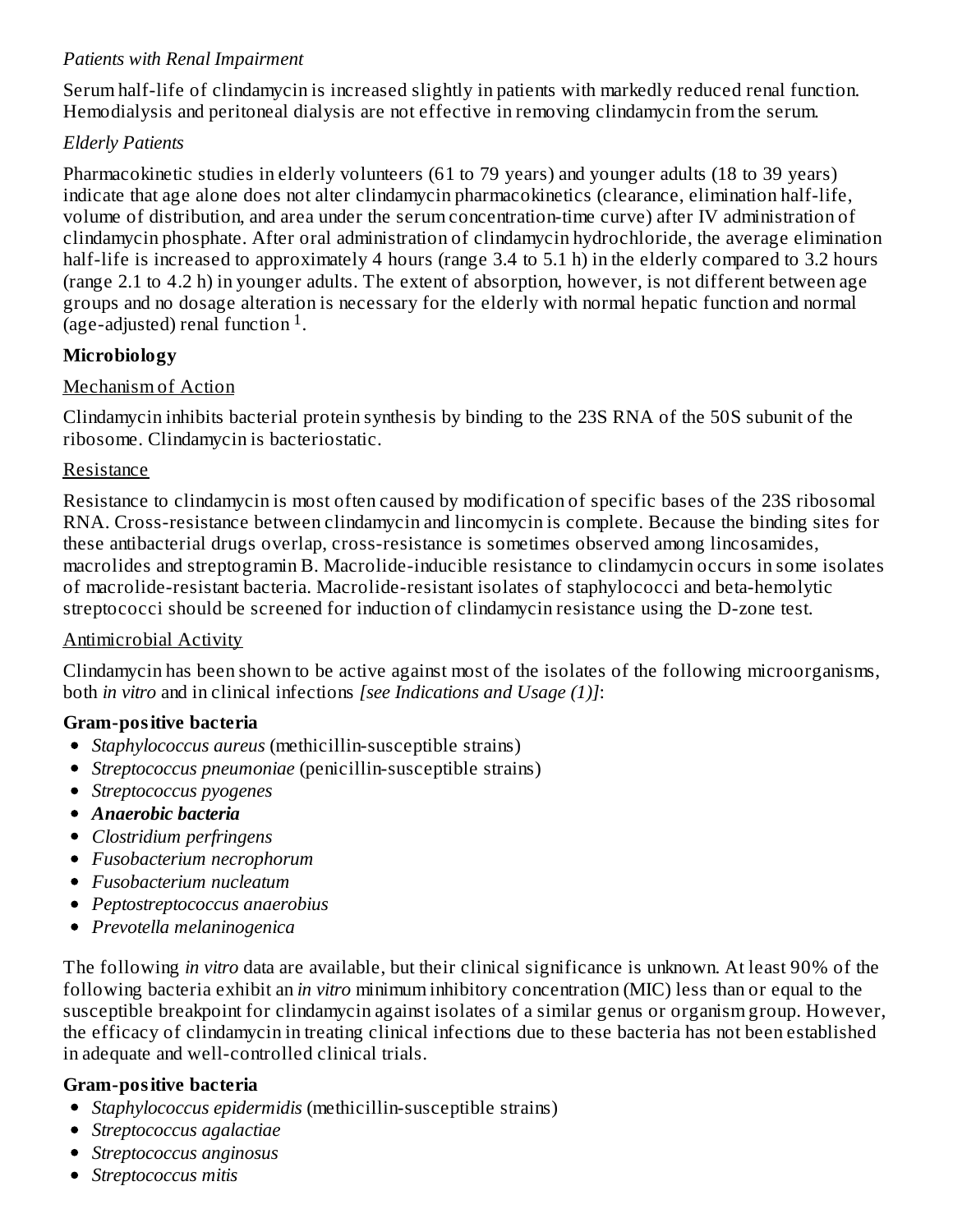- *Streptococcus oralis*  $\bullet$
- *Anaerobic bacteria*
- *Actinomyces israelii*
- *Clostridium clostridioforme*
- *Eggerthella lenta*
- *Finegoldia (Peptostreptococcus) magna*
- *Micromonas (Peptostreptococcus) micros*
- *Prevotella bivia*
- *Prevotella intermedia*
- *Propionibacterium acnes*

## **Sus ceptibility Test Methods**

When available, the clinical microbiology laboratory should provide cumulative *in vitro* susceptibility test results for antimicrobial drugs used in local hospitals and practice areas as periodic reports that describe the susceptibility profile of nosocomial and community-acquired pathogens. These reports should aid in the selection of an appropriate antibacterial drug for treatment.

### *Dilution Techniques*

Quantitative methods are used to determine antimicrobial minimum inhibitory concentrations (MICs). These MICs provide estimates of the susceptibility of bacteria to antimicrobial compounds. The MICs should be determined using a standardized test method <sup>2,3</sup> (broth and/or agar). The MIC values should be interpreted according to the criteria provided in Table 1.

## *Diffusion Techniques*

Quantitative methods that require the measurement of zone diameters can also provide reproducible estimates of the susceptibility of bacteria to antimicrobial compounds. The zone size should be determined using a standardized method <sup>2,5</sup>. This procedure uses paper disks impregnated with 2 mcg of clindamycin to test the susceptibility of bacteria to clindamycin. The disk diffusion breakpoints are provided in Table 1.

### *Anaerobic Techniques*

For anaerobic bacteria, the susceptibility to clindamycin can be determined by a standardized test method  $2.4$ . The MIC values obtained should be interpreted according to the criteria provided in Table 1.

| Pathogen                                                       | <b>Sus ceptibility Interpretive Criteria</b>                                        |            |          |           |          |           |
|----------------------------------------------------------------|-------------------------------------------------------------------------------------|------------|----------|-----------|----------|-----------|
|                                                                | Minimal Inhibitory Concentrations (MIC in Disk Diffusion (Zone diameters<br>mcg/mL) |            |          |           | in mm)   |           |
| Staphylococcus                                                 |                                                                                     |            | R        | S         |          | R         |
| spp.                                                           | $\leq 0.5$                                                                          | $1$ to $2$ | $\geq 4$ | $\geq 21$ | 15 to 20 | $\leq 14$ |
| Streptococcus<br>pneumoniae and<br>other Streptococcus<br>spp. | $\leq 0.25$                                                                         | 0.5        | $\geq 1$ | $\geq 19$ | 16 to 18 | $\leq 15$ |
| Anaerobic Bacteria                                             | $\langle$ 2                                                                         |            | > 8      | <b>NA</b> | NA       | NΑ        |

## **Table 1. Sus ceptibility Test Interpretive Criteria for Clindamycin**

### $NA = not applicable$

A report of Susceptible *(S)* indicates that the antimicrobial drug is likely to inhibit growth of the pathogen if the antimicrobial drug reaches the concentration usually achievable at the site of infection. A report of Intermediate *(I)* indicates that the result should be considered equivocal, and, if the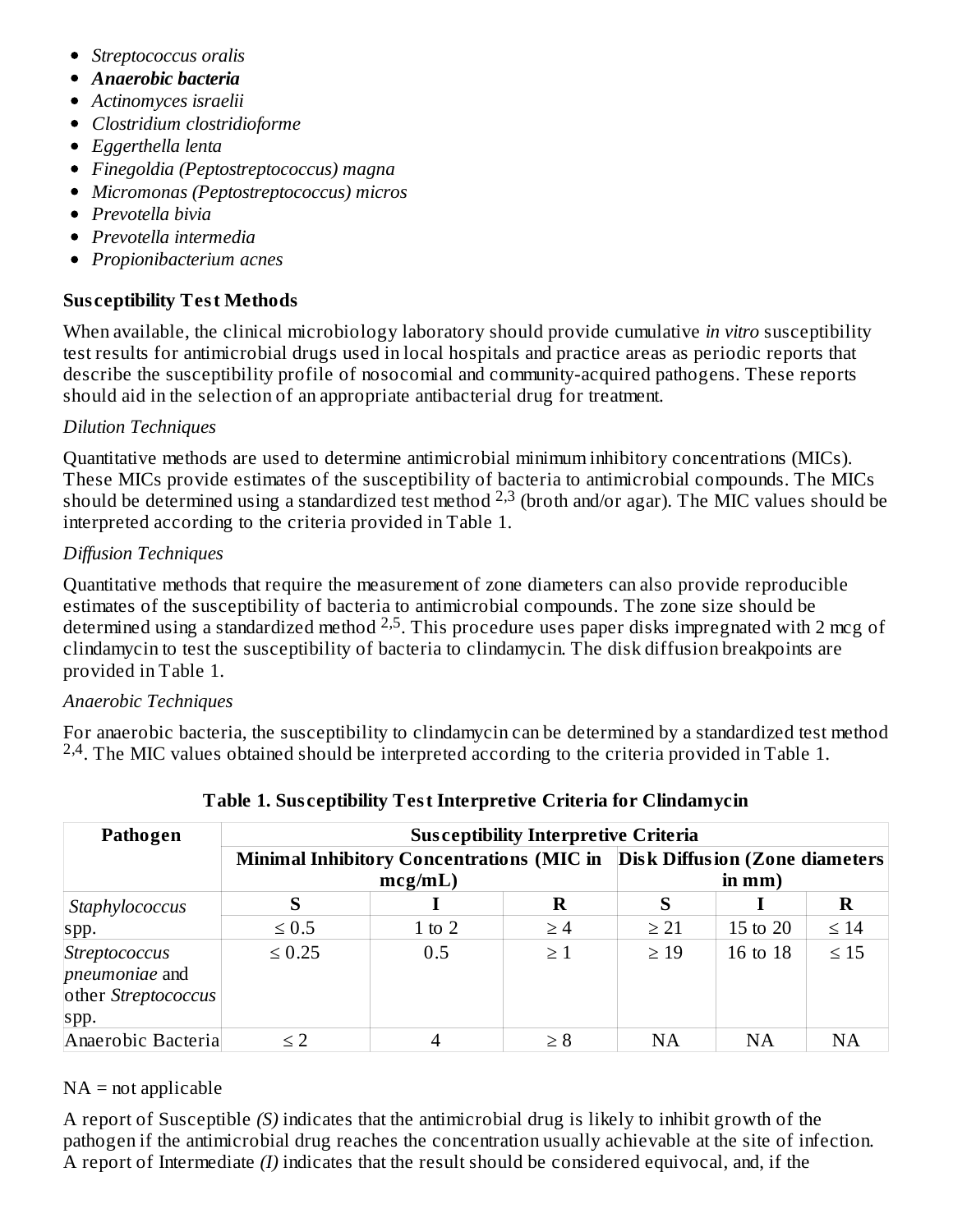microorganism is not fully susceptible to alternative, clinically feasible drugs, the test should be repeated. This category implies possible clinical applicability in body sites where the drug is physiologically concentrated or in situations where high dosage of drug can be used. This category also provides a buffer zone that prevents small, uncontrolled technical factors from causing major discrepancies in interpretation. A report of *Resistant (R)* indicates that the antimicrobial drug is not likely to inhibit growth of the pathogen if the antimicrobial drug reaches the concentration usually achievable at the infection site; other therapy should be selected.

## *Quality Control*

Standardized susceptibility test procedures require the use of laboratory controls to monitor and ensure the accuracy and precision of the supplies and reagents used in the assay, and the techniques of the individuals performing the test.  $2,3,4,5$  Standard clindamycin powder should provide the following range of MIC values noted in Table 2. For the disk diffusion technique using the 2 mcg clindamycin disk the criteria provided in Table 2 should be achieved.

|                                                | <b>Acceptable Quality Control Ranges</b>             |                                                    |  |  |
|------------------------------------------------|------------------------------------------------------|----------------------------------------------------|--|--|
| <b>QC</b> Strain                               | <b>Minimum Inhibitory Concentrations</b><br>(mcg/mL) | <b>Disk Diffusion</b><br>(Zone Diameters in<br>mm) |  |  |
| Enterococcus faecalis <sup>1</sup> ATCC 29212  | 4 to 16                                              | <b>NA</b>                                          |  |  |
| Staphylococcus aureus ATCC 29213               | $0.06$ to $0.25$                                     | <b>NA</b>                                          |  |  |
| Staphylococcus aureus ATCC 25923               | <b>NA</b>                                            | 24 to 30                                           |  |  |
| Streptococcus pneumoniae ATCC<br>49619         | $0.03$ to $0.12$                                     | 19 to 25                                           |  |  |
| Bacteroides fragilis ATCC 25285                | $0.5$ to $2$                                         | <b>NA</b>                                          |  |  |
| Bacteroides thetaiotaomicron ATCC<br>29741     | $2$ to $8$                                           | <b>NA</b>                                          |  |  |
| Clostridium difficile <sup>2</sup> ATCC 700057 | $2$ to $8$                                           | <b>NA</b>                                          |  |  |
| Eggerthella lenta ATCC 43055                   | 0.06 to 0.25                                         | NA                                                 |  |  |

## **Table 2. Acceptable Quality Control Ranges for Clindamycin**

1 *. Enterococcus faecalis* has been included in this table for quality control purposes only.

2. Quality control for *C. difficile* is performed using the agar dilution method only, all other obligate anaerobes may be tested by either broth microdilution or agar dilution methods.

 $NA = Not$  applicable

ATCC  $^\circledR$  is a registered trademark of the American Type Culture Collection

# **INDICATIONS AND USAGE**

Clindamycin hydrochloride capsules, USP are indicated in the treatment of serious infections caused by susceptible anaerobic bacteria.

Clindamycin hydrochloride capsules, USP are also indicated in the treatment of serious infections due to susceptible strains of streptococci, pneumococci, and staphylococci. Its use should be reserved for penicillin-allergic patients or other patients for whom, in the judgment of the physician, a penicillin is inappropriate. Because of the risk of colitis, as described in the **BOXED WARNING**, before selecting clindamycin hydrochloride capsules, USP, the physician should consider the nature of the infection and the suitability of less toxic alternatives (e.g., erythromycin).

**Anaerobes:** Serious respiratory tract infections such as empyema, anaerobic pneumonitis, and lung abscess; serious skin and soft tissue infections; septicemia; intra-abdominal infections such as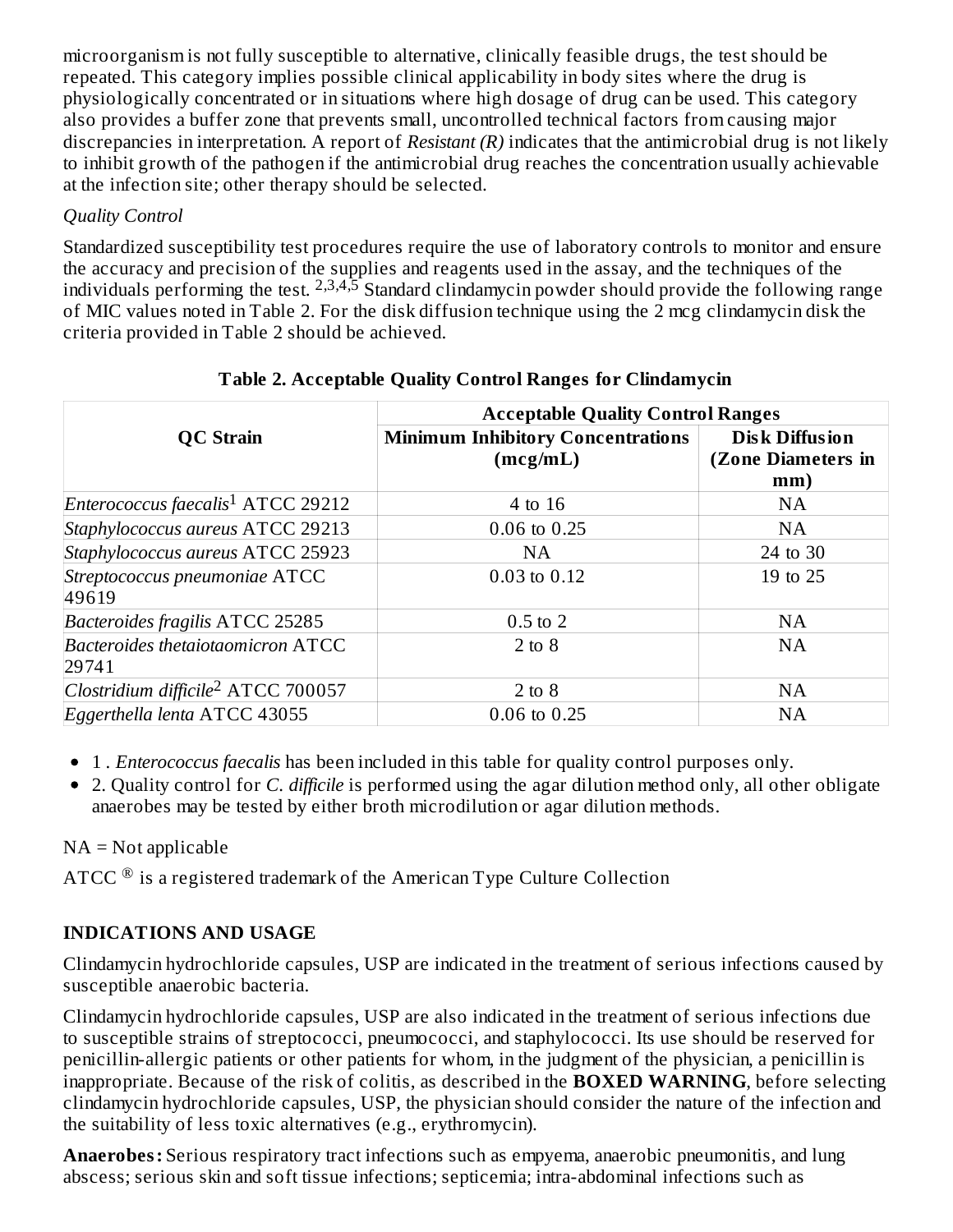peritonitis and intra-abdominal abscess (typically resulting from anaerobic organisms resident in the normal gastrointestinal tract); infections of the female pelvis and genital tract such as endometritis, nongonococcal tubo-ovarian abscess, pelvic cellulitis, and postsurgical vaginal cuff infection.

**Streptococci:** Serious respiratory tract infections; serious skin and soft tissue infections.

**Staphylococci:** Serious respiratory tract infections; serious skin and soft tissue infections.

**Pneumococci:** Serious respiratory tract infections.

Bacteriologic studies should be performed to determine the causative organisms and their susceptibility to clindamycin.

To reduce the development of drug-resistant bacteria and maintain the effectiveness of clindamycin hydrochloride capsules, USP and other antibacterial drugs, clindamycin hydrochloride capsules, USP should be used only to treat or prevent infections that are proven or strongly suspected to be caused by susceptible bacteria. When culture and susceptibility information are available, they should be considered in selecting or modifying antibacterial therapy. In the absence of such data, local epidemiology and susceptibility patterns may contribute to the empiric selection of therapy.

# **CONTRAINDICATIONS**

Clindamycin hydrochloride capsules are contraindicated in individuals with a history of hypersensitivity to preparations containing clindamycin or lincomycin.

# **WARNINGS**

# See **BOXED WARNING**

# *Clostridium difficile* **Associated Diarrhea**

*Clostridium difficile* associated diarrhea (CDAD) has been reported with use of nearly all antibacterial agents, including clindamycin hydrochloride, and may range in severity from mild diarrhea to fatal colitis. Treatment with antibacterial agents alters the normal flora of the colon, leading to overgrowth of *C. difficile*.

*C. difficile* produces toxins A and B, which contribute to the development of CDAD. Hypertoxin producing strains of *C. difficile* cause increased morbidity and mortality, as these infections can be refractory to antimicrobial therapy and may require colectomy. CDAD must be considered in all patients who present with diarrhea following antibiotic use. Careful medical history is necessary since CDAD has been reported to occur over two months after the administration of antibacterial agents.

If CDAD is suspected or confirmed, ongoing antibiotic use not directed against *C. difficile* may need to be discontinued. Appropriate fluid and electrolyte management, protein supplementation, antibiotic treatment of *C. difficile*, and surgical evaluation should be instituted as clinically indicated.

# **Anaphylactic and Severe Hypers ensitivity Reactions**

Anaphylactic shock and anaphylactic reactions have been reported (see **ADVERSE REACTIONS**).

Severe hypersensitivity reactions, including severe skin reactions such as toxic epidermal necrolysis (TEN), drug reaction with eosinophilia and systemic symptoms (DRESS), and Stevens-Johnson syndrome (SJS), some with fatal outcome, have been reported (see **ADVERSE REACTIONS**).

In case of such an anaphylactic or severe hypersensitivity reaction, discontinue treatment permanently and institute appropriate therapy.

A careful inquiry should be made concerning previous sensitivities to drugs and other allergens.

**Usage in Meningitis -** Since clindamycin does not diffuse adequately into the cerebrospinal fluid, the drug should not be used in the treatment of meningitis.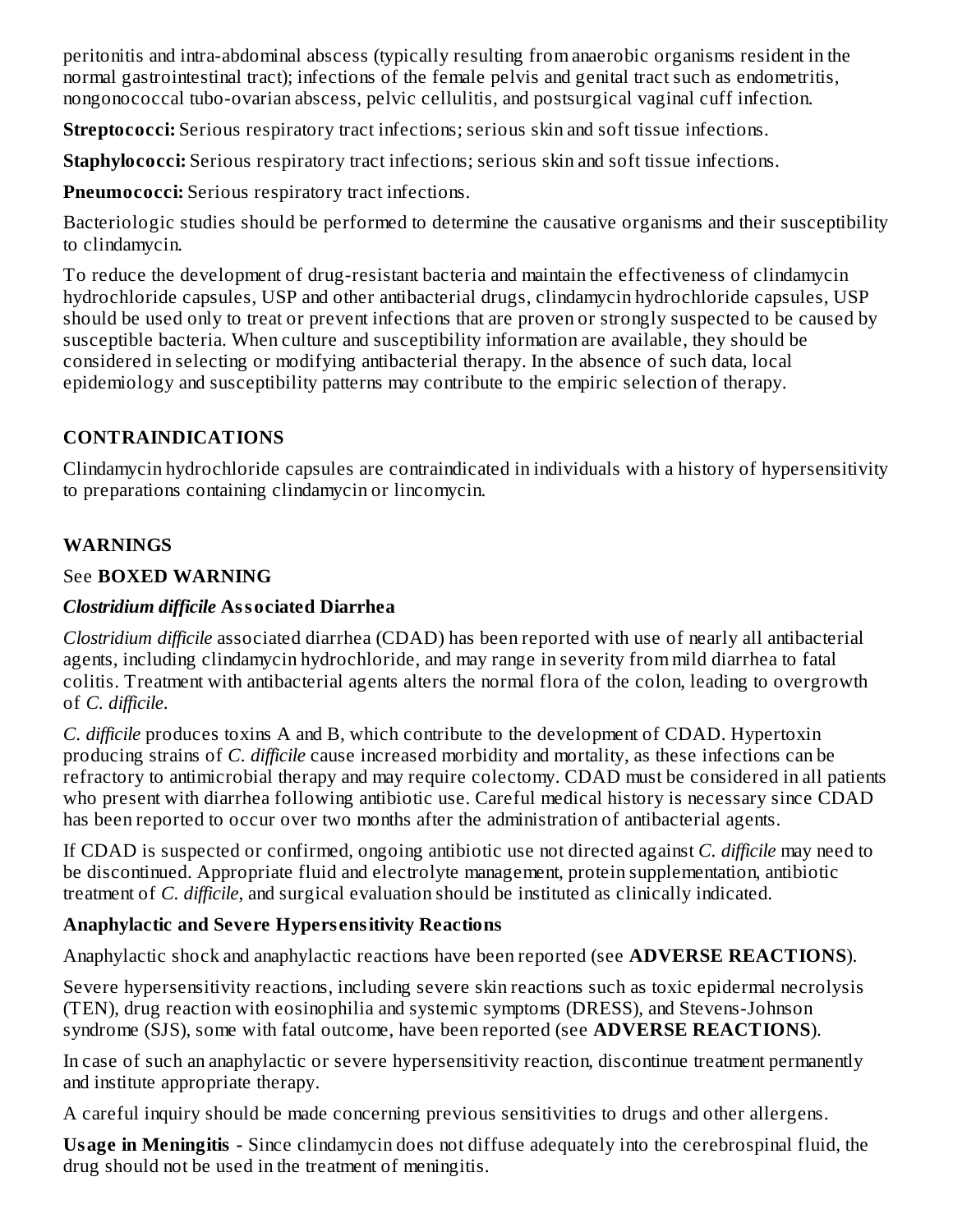### **PRECAUTIONS**

### **General**

Review of experience to date suggests that a subgroup of older patients with associated severe illness may tolerate diarrhea less well. When clindamycin is indicated in these patients, they should be carefully monitored for change in bowel frequency. Clindamycin hydrochloride should be prescribed with caution in individuals with a history of gastrointestinal disease, particularly colitis. Clindamycin hydrochloride should be prescribed with caution in atopic individuals. Indicated surgical procedures should be performed in conjunction with antibiotic therapy. The use of clindamycin hydrochloride occasionally results in overgrowth of nonsusceptible organisms—particularly yeasts. Should superinfections occur, appropriate measures should be taken as indicated by the clinical situation. Clindamycin dosage modification may not be necessary in patients with renal disease. In patients with moderate to severe liver disease, prolongation of clindamycin half-life has been found. However, it was postulated from studies that when given every eight hours, accumulation should rarely occur. Therefore, dosage modification in patients with liver disease may not be necessary. However, periodic liver enzyme determinations should be made when treating patients with severe liver disease. Prescribing clindamycin hydrochloride capsules in the absence of a proven or strongly suspected bacterial infection or a prophylactic indication is unlikely to provide benefit to the patient and increases the risk of the development of drug-resistant bacteria.

#### **Information for Patients**

Patients should be counseled that antibacterial drugs, including clindamycin hydrochloride capsules, should only be used to treat bacterial infections. They do not treat viral infections (e.g., the common cold). When clindamycin hydrochloride capsules are prescribed to treat a bacterial infection, patients should be told that although it is common to feel better early in the course of therapy, the medication should be taken exactly as directed. Skipping doses or not completing the full course of therapy may (1) decrease the effectiveness of the immediate treatment and (2) increase the likelihood that bacteria will develop resistance and will not be treatable by clindamycin hydrochloride capsules or other antibacterial drugs in the future. Diarrhea is a common problem caused by antibiotics which usually ends when the antibiotic is discontinued. Sometimes after starting treatment with antibiotics, patients can develop watery and bloody stools (with or without stomach cramps and fever) even as late as two or more months after having taken the last dose of the antibiotic. If this occurs, patients should contact their physician as soon as possible.

#### **Laboratory Tests**

During prolonged therapy, periodic liver and kidney function tests and blood counts should be performed.

#### **Drug Interactions**

Clindamycin has been shown to have neuromuscular blocking properties that may enhance the action of other neuromuscular blocking agents. Therefore, it should be used with caution in patients receiving such agents.

Clindamycin is metabolized predominantly by CYP3A4, and to a lesser extent by CYP3A5, to the major metabolite clindamycin sulfoxide and minor metabolite N-desmethylclindamycin. Therefore inhibitors of CYP3A4 and CYP3A5 may increase plasma concentrations of clindamycin and inducers of these isoenzymes may reduce plasma concentrations of clindamycin. In the presence of strong CYP3A4 inhibitors, monitor for adverse reactions. In the presence of strong CYP3A4 inducers such as rifampicin, monitor for loss of effectiveness.

*In vitro* studies indicate that clindamycin does not inhibit CYP1A2, CYP2C9, CYP2C19, CYP2E1 or CYP2D6 and only moderately inhibits CYP3A4.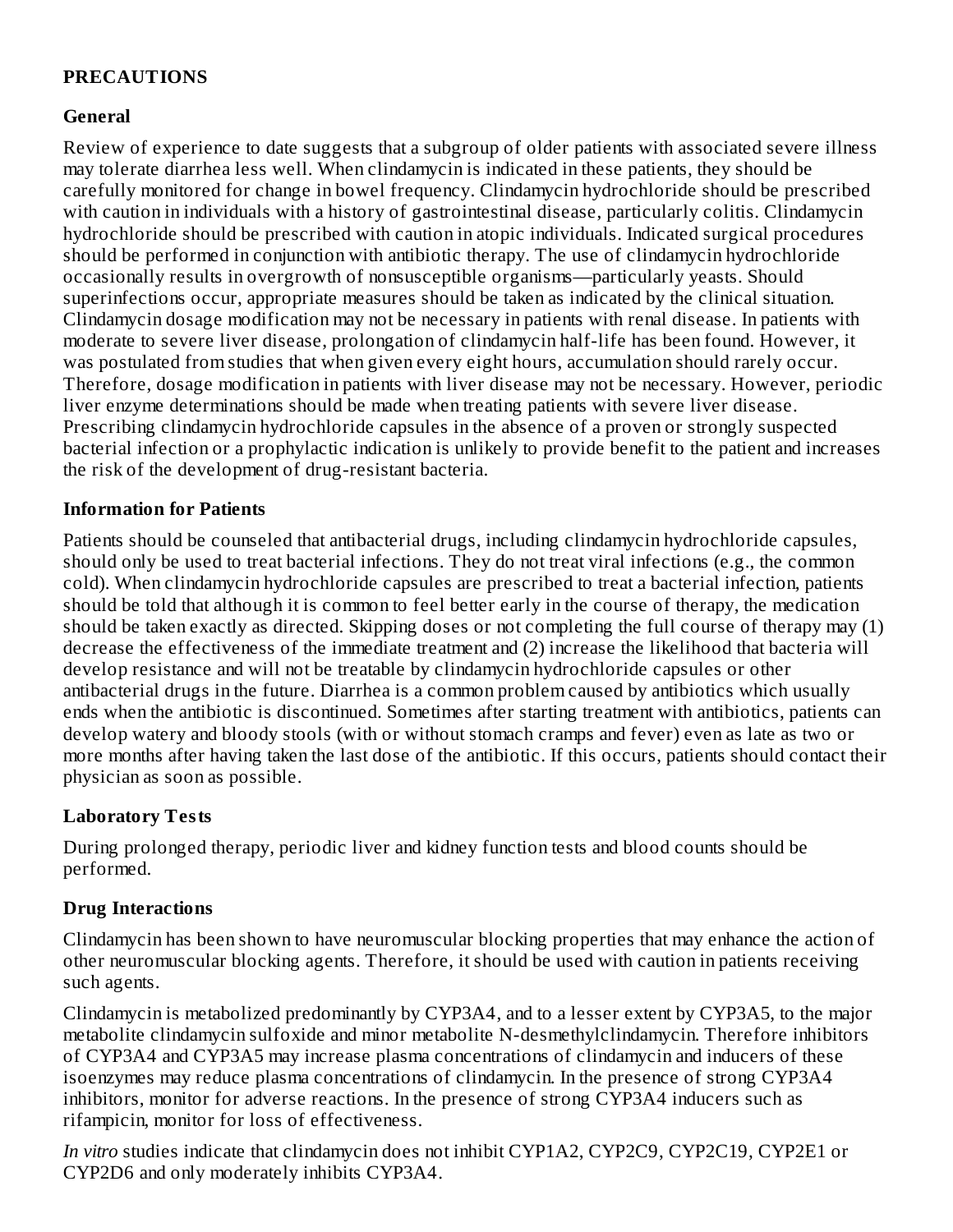## **Carcinogenesis, Mutagenesis, Impairment of Fertility**

Long-term studies in animals have not been performed with clindamycin to evaluate carcinogenic potential. Genotoxicity tests performed included a rat micronucleus test and an Ames Salmonella reversion test. Both tests were negative. Fertility studies in rats treated orally with up to 300 mg/kg/day (approximately 1.6 times the highest recommended adult human dose based on mg/m<sup>2</sup>) revealed no effects on fertility or mating ability.

## **Pregnancy:** Teratogenic effects

In clinical trials with pregnant women, the systemic administration of clindamycin during the second and third trimesters, has not been associated with an increased frequency of congenital abnormalities.

Clindamycin should be used during the first trimester of pregnancy only if clearly needed. There are no adequate and well-controlled studies in pregnant women during the first trimester of pregnancy. Because animal reproduction studies are not always predictive of the human response, this drug should be used during pregnancy only if clearly needed.

Reproduction studies performed in rats and mice using oral doses of clindamycin up to 600 mg/kg/day (3.2 and 1.6 times the highest recommended adult human dose based on mg/m<sup>2</sup>, respectively) or subcutaneous doses of clindamycin up to 250 mg/kg/day (1.3 and 0.7 times the highest recommended adult human dose based on mg/m<sup>2</sup>, respectively) revealed no evidence of teratogenicity.

# **Nursing Mothers**

Clindamycin has been reported to appear in breast milk in the range of 0.7 to 3.8 mcg/mL. Clindamycin has the potential to cause adverse effects on the breastfed infant's gastrointestinal flora. If oral or intravenous clindamycin is required by a nursing mother, it is not a reason to discontinue breastfeeding, but an alternate drug may be preferred. Monitor the infant for possible adverse effects on the gastrointestinal flora, such as diarrhea, candidiasis (thrush, diaper rash) or rarely, blood in the stool indicating possible antibiotic-associated colitis.

The developmental and health benefits of breastfeeding should be considered along with the mother's clinical need for clindamycin and any potential adverse effects on the breastfed child from clindamycin or from the underlying maternal condition.

# **Pediatric Us e**

When clindamycin hydrochloride is administered to the pediatric population (birth to 16 years), appropriate monitoring of organ system functions is desirable.

## **Geriatric Us e**

Clinical studies of clindamycin did not include sufficient numbers of patients age 65 and over to determine whether they respond differently from younger patients. However, other reported clinical experience indicates that antibiotic-associated colitis and diarrhea (due to *Clostridium difficile*) seen in association with most antibiotics occur more frequently in the elderly  $(> 60$  years) and may be more severe. These patients should be carefully monitored for the development of diarrhea. Pharmacokinetic studies with clindamycin have shown no clinically important differences between young and elderly subjects with normal hepatic function and normal (age-adjusted) renal function after oral or intravenous administration.

# **ADVERSE REACTIONS**

The following reactions have been reported with the use of clindamycin.

**Infections and Infestations:** *Clostridium difficile* colitis

**Gastrointestinal:** Abdominal pain, pseudomembranous colitis, esophagitis, nausea, vomiting, and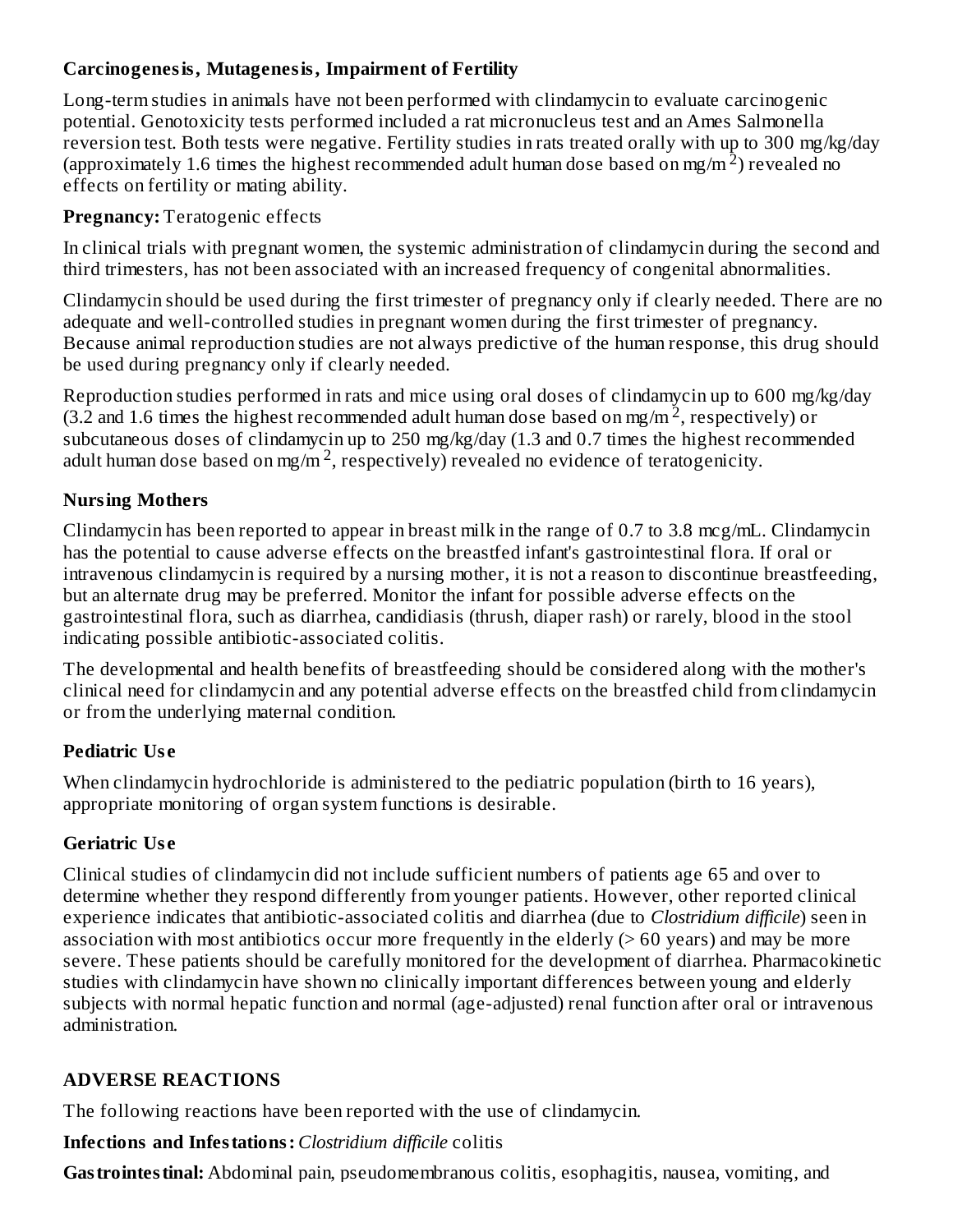diarrhea (see **BOXED WARNING**). The onset of pseudomembranous colitis symptoms may occur during or after antibacterial treatment (see **WARNINGS**). Esophageal ulcer has been reported. An unpleasant or metallic taste has been reported after oral administration.

**Hypers ensitivity Reactions:** Generalized mild to moderate morbilliform-like (maculopapular) skin rashes are the most frequently reported adverse reactions. Vesiculobullous rashes, as well as urticaria, have been observed during drug therapy. Severe skin reactions such as Toxic Epidermal Necrolysis, some with fatal outcome, have been reported (See **WARNINGS**). Cases of Acute Generalized Exanthematous Pustulosis (AGEP), erythema multiforme, some resembling Stevens-Johnson syndrome, anaphylactic shock, anaphylactic reaction and hypersensitivity have also been reported.

**Skin and Mucous Membranes:** Pruritus, vaginitis, angioedema and rare instances of exfoliative dermatitis have been reported. (See **Hypers ensitivity Reactions.**)

**Liver:**Jaundice and abnormalities in liver function tests have been observed during clindamycin therapy.

**Renal:** Although no direct relationship of clindamycin to renal damage has been established, renal dysfunction as evidenced by azotemia, oliguria, and/or proteinuria has been observed.

**Hematopoietic:** Transient neutropenia (leukopenia) and eosinophilia have been reported. Reports of agranulocytosis and thrombocytopenia have been made. No direct etiologic relationship to concurrent clindamycin therapy could be made in any of the foregoing.

**Immune System:** Drug reaction with eosinophilia and systemic symptoms (DRESS) cases have been reported.

**Mus culoskeletal:** Cases of polyarthritis have been reported.

# **OVERDOSAGE**

Significant mortality was observed in mice at an intravenous dose of 855 mg/kg and in rats at an oral or subcutaneous dose of approximately 2618 mg/kg. In the mice, convulsions and depression were observed.

Hemodialysis and peritoneal dialysis are not effective in removing clindamycin from the serum.

# **DOSAGE AND ADMINISTRATION**

If significant diarrhea occurs during therapy, this antibiotic should be discontinued (see **BOXED WARNING**).

**Adults:** *Serious infections*—150 to 300 mg every 6 hours. *More severe infections* - 300 to 450 mg every 6 hours. **Pediatric Patients** (for children who are able to swallow capsules) **:** *Serious infections* - 8 to 16 mg/kg/day (4 to 8 mg/lb/day) divided into three or four equal doses. *More severe infections* - 16 to 20 mg/kg/day (8 to 10 mg/lb/day) divided into three or four equal doses.

To avoid the possibility of esophageal irritation, clindamycin hydrochloride capsules should be taken with a full glass of water.

Clindamycin hydrochloride capsules are not suitable for children who are unable to swallow them whole. The capsules do not provide exact mg/kg doses therefore it may be necessary to use the clindamycin palmitate oral solution in some cases.

Serious infections due to anaerobic bacteria are usually treated with clindamycin injection. However, in clinically appropriate circumstances, the physician may elect to initiate treatment or continue treatment with clindamycin hydrochloride capsules.

In cases of β-hemolytic streptococcal infections, treatment should continue for at least 10 days.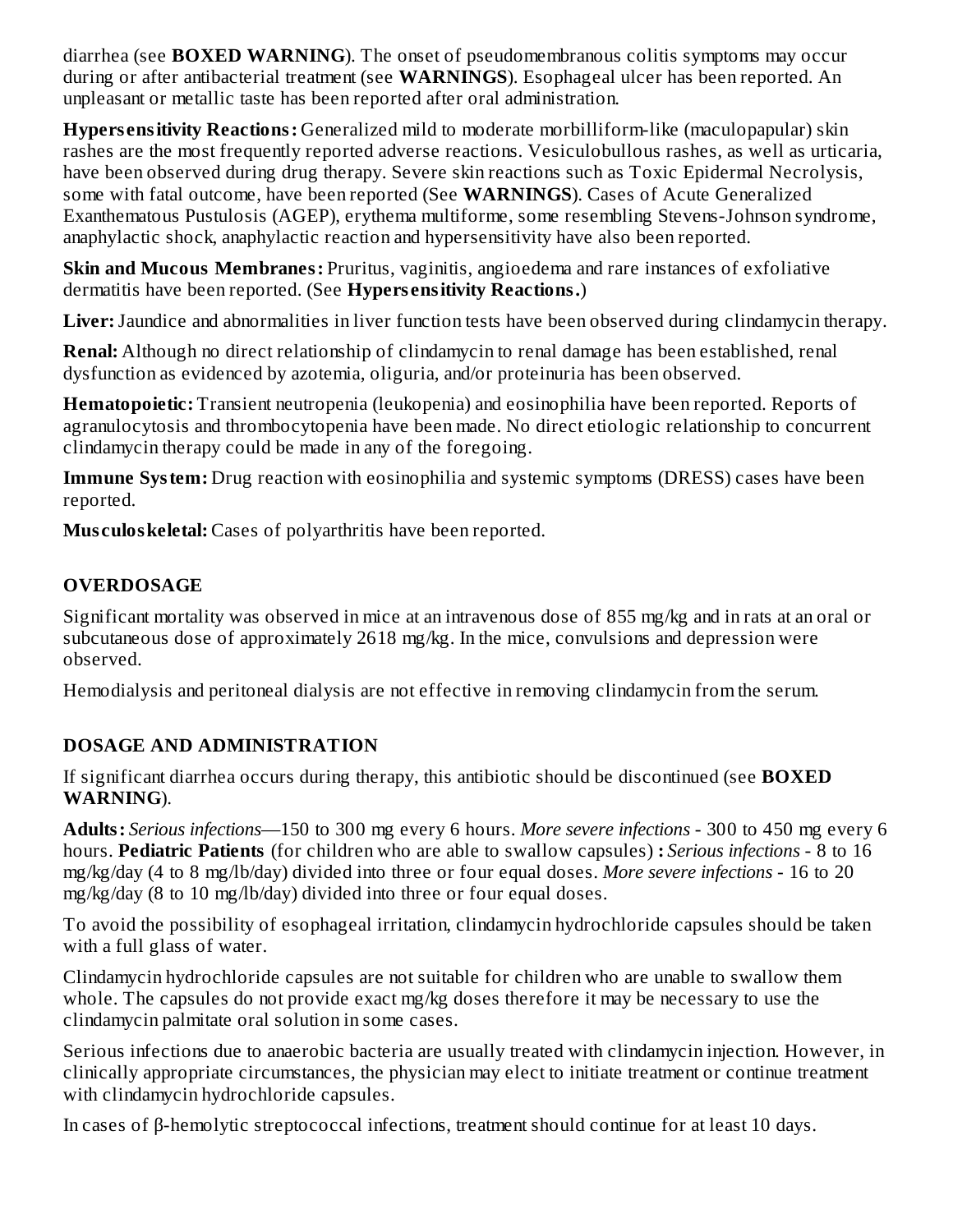## **HOW SUPPLIED**

Clindamycin hydrochloride capsules, USP are available in the following strengths, colors and sizes:

**Clindamycin hydrochloride capsules, USP, 150 mg** are size '1' capsules with turquoise blue opaque cap and light green body imprinted with **"RX692"** on cap and body in black ink containing white to off white powder. They are supplied as follows:

NDC 63304-692-01 Bottles of 100

NDC 63304-692-05 Bottles of 500

NDC 63304-692-77 Blister of 100 1. NDC 58118-6920-8 Blister pack of 30

**Clindamycin hydrochloride capsules, USP, 300 mg** are size '0' capsules with turquoise blue opaque cap and turquoise blue opaque body imprinted with **"RX693"** on cap and body in black ink containing white to off white powder. They are supplied as follows:

NDC 63304-693-03 Bottles of 10

NDC 63304-693-16 Bottles of 16

NDC 63304-693-01 Bottles of 100

NDC 63304-693-77 Blister of 100

NDC 63304-693-05 Bottles of 500

Store at 20° - 25° C (68° - 77° F) [See USP Controlled Room Temperature].

To report SUSPECTED ADVERSE REACTIONS, contact the FDA at **1-800-FDA-1088** or www.fda.gov/medwatch.

## **REFERENCES**

- 1. Smith RB, Phillips JP: Evaluation of CLEOCIN HCl and CLEOCIN Phosphate in an Aged Population. Upjohn TR 8147-82-9122-021, December 1982.
- 2. Clinical and Laboratory Standards Institute (CLSI). *Performance Standards for Antimicrobial Susceptibility Testing; Twenty-seventh Informational Supplement*, CLSI document M100-S27, Clinical and Laboratory Standards Institute, 950 West Valley Road, Suite 2500, Wayne, Pennsylvania 19087, USA, 2017.
- 3. CLSI. *Methods for Dilution Antimicrobial Susceptibility Tests for Bacteria that Grow Aerobically; Approved Standard* –Tenth Edition. CLSI document M07- A10. Wayne, PA: Clinical and Laboratory Standards Institute; 2015.
- 4. CLSI. *Methods for Antimicrobial Susceptibility Testing of Anaerobic Bacteria; Approved Standard-Eighth Edition*. CLSI document M11-A8. Wayne, PA: Clinical and Laboratory Standards Institute; 2012.
- 5. CLSI. *Performance Standards for Antimicrobial Disk Susceptibility Tests; Approved Standard -* Twelfth Edition. CLSI document M02-A12. Wayne, PA: Clinical and Laboratory Standards Institute; 2015.
- 6. Manufactured by:
- 7. Ohm Laboratories Inc.
- 8. New Brunswick, NJ 08901
- 9. Distributed by:
- 10. Sun Pharmaceutical Industries, Inc.
- 11. Cranbury, NJ 08512
- 12. April 2018 FDA-10
- 13. Repackaged by:
- 14. Clinical Solutions Wholesale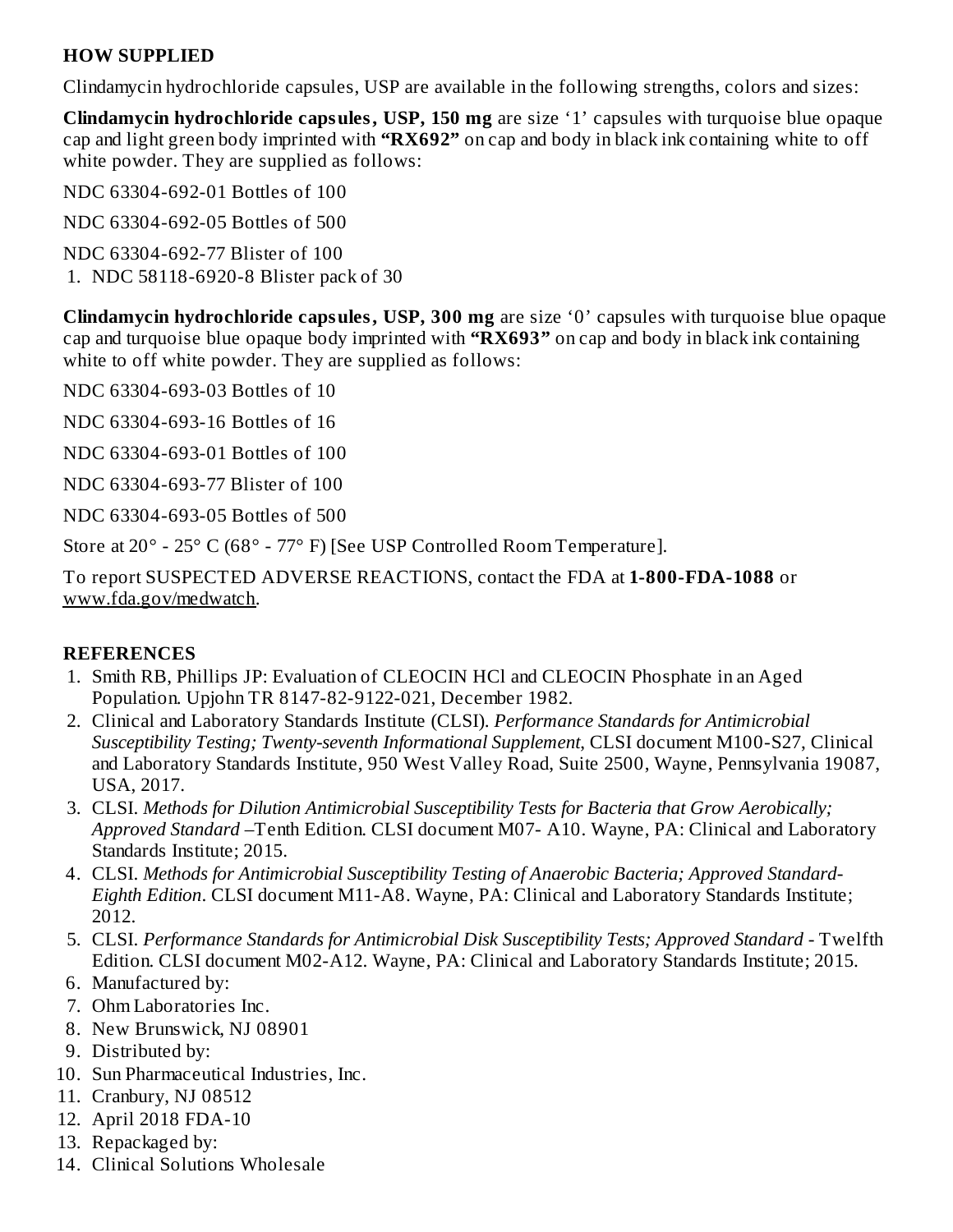#### **Package/Label Display Panel**

### **For 150 mg Strength**

**NDC 58118-6920-8**

### **CLINDAMYCIN HYDROCHLORIDE CAPSULES, USP**

**150 mg \***

**Rx only 30 Capsules**



| <b>CLINDAMYCIN HYDROCHLORIDE</b>                                              |                                                                          |  |                    |                                   |          |  |
|-------------------------------------------------------------------------------|--------------------------------------------------------------------------|--|--------------------|-----------------------------------|----------|--|
| clindamycin hydrochloride capsule                                             |                                                                          |  |                    |                                   |          |  |
|                                                                               |                                                                          |  |                    |                                   |          |  |
| <b>Product Information</b>                                                    |                                                                          |  |                    |                                   |          |  |
| Product Type                                                                  | HUMAN PRESCRIPTION DRUG Item Code (Source) NDC:58118-6920(NDC:63304-692) |  |                    |                                   |          |  |
| <b>Route of Administration</b>                                                | ORAL                                                                     |  |                    |                                   |          |  |
|                                                                               |                                                                          |  |                    |                                   |          |  |
|                                                                               |                                                                          |  |                    |                                   |          |  |
| <b>Active Ingredient/Active Moiety</b>                                        |                                                                          |  |                    |                                   |          |  |
|                                                                               | <b>Ingredient Name</b>                                                   |  |                    | <b>Basis of Strength Strength</b> |          |  |
| CLINDAMYCIN HYDRO CHLORIDE (UNII: T20OQ1YN1W) (CLINDAMYCIN - UNII:3U02EL437C) |                                                                          |  | <b>CLINDAMYCIN</b> |                                   | 150 mg   |  |
|                                                                               |                                                                          |  |                    |                                   |          |  |
|                                                                               |                                                                          |  |                    |                                   |          |  |
| <b>Inactive Ingredients</b>                                                   |                                                                          |  |                    |                                   |          |  |
| <b>Ingredient Name</b>                                                        |                                                                          |  |                    |                                   | Strength |  |
| LACTOSE MONOHYDRATE (UNII: EWQ57Q8I5X)                                        |                                                                          |  |                    |                                   |          |  |
| STARCH, CORN (UNII: O8232NY3SJ)                                               |                                                                          |  |                    |                                   |          |  |
| TALC (UNII: 7SEV7J4R1U)                                                       |                                                                          |  |                    |                                   |          |  |
| MAGNESIUM STEARATE (UNII: 70097M6I30)                                         |                                                                          |  |                    |                                   |          |  |
| <b>GELATIN, UNSPECIFIED (UNII: 2G86QN327L)</b>                                |                                                                          |  |                    |                                   |          |  |
| TITANIUM DIO XIDE (UNII: 15FIX9V2JP)                                          |                                                                          |  |                    |                                   |          |  |
| FD&C BLUE NO. 1 (UNII: H3R47K3TBD)                                            |                                                                          |  |                    |                                   |          |  |
| D&C YELLOW NO. 10 (UNII: 35SW5USQ3G)                                          |                                                                          |  |                    |                                   |          |  |
| <b>SHELLAC</b> (UNII: 46 N107B71O)                                            |                                                                          |  |                    |                                   |          |  |
| POTASSIUM HYDRO XIDE (UNII: WZH3C48M4T)                                       |                                                                          |  |                    |                                   |          |  |
| FERROSOFERRIC OXIDE (UNII: XM0 M8 7F357)                                      |                                                                          |  |                    |                                   |          |  |
|                                                                               |                                                                          |  |                    |                                   |          |  |